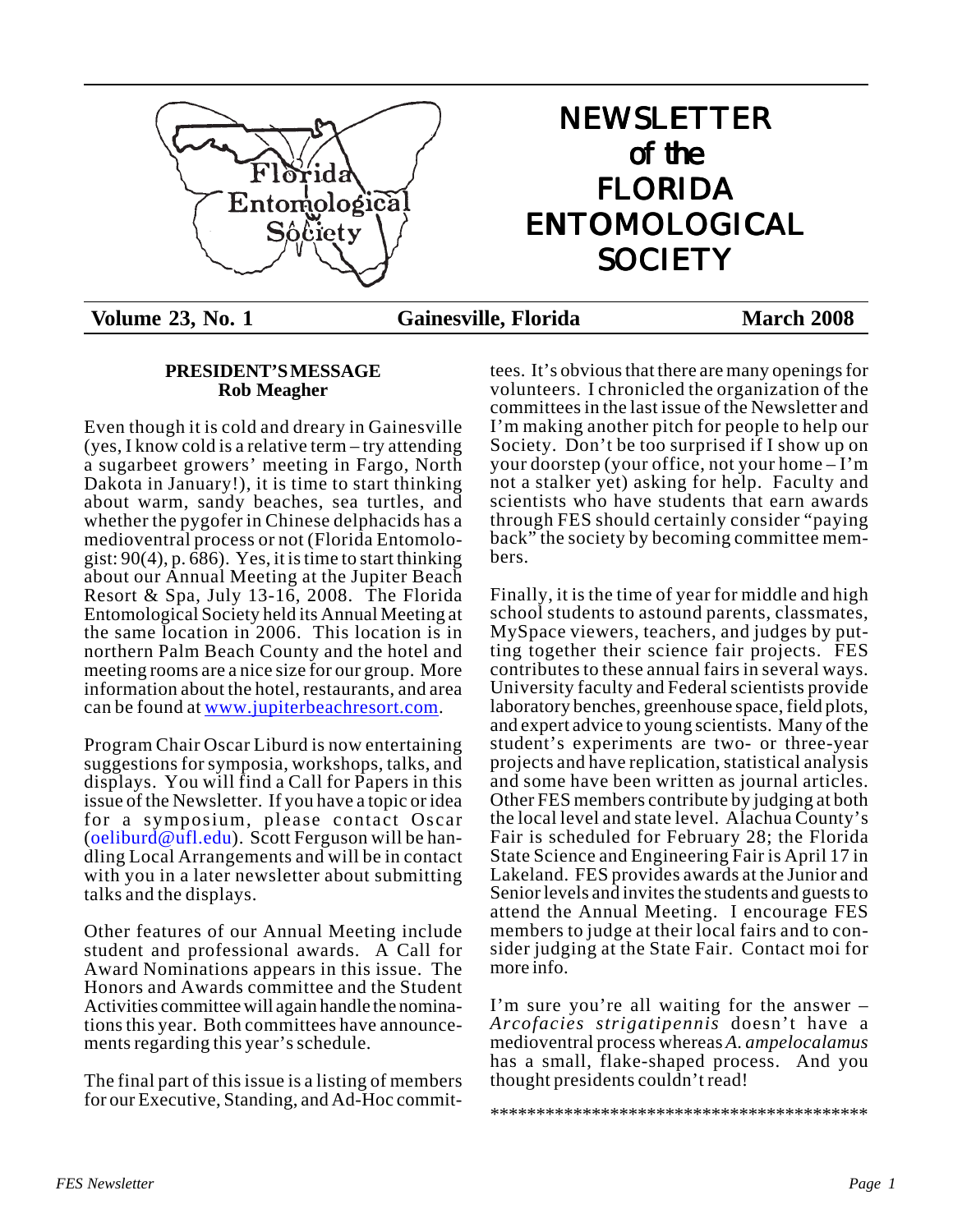### **EXECUTIVE COMMITTEE MEETING MINUTES**

\*\*\*\*\*\*\*\*\*\*\*\*\*\*\*\*\*\*\*\*\*\*\*\*\*\*\*\*\*\*\*\*\*\*\*\*\*\*\*\*\*\*\*\*\*\*\*\*

The edited minutes of the Executive Committee Meeting held September 24, 2007 at the USDA-ARS are as follows:

**Attendance**: Michael Rogers, Scott Ferguson, Ron Cave, Rob Meagher, Teresa DuChene, Jim Nation, Oscar Liburd, Richard Mankin, Cara Vazquez, Jeff Shapiro, and Adam Silagyi.

**Business Manager Report (Teresa DuChene)**: It was difficult to meet the budget for the annual meeting. We need to take steps to assure that all attendees have paid.

**Membership (Michael Rogers)**: The Committee needs members and a student member would be a good addition.

**Public Relations (Jennifer Gillett)**: Members are needed. Publicity did a good job for the 2007 annual meeting.

**Caribbean Conference Committee (Steve Lapointe, Chair, not present; report by Richard Mankin)**: Around 400 people attended the Columbia SOCOLIN meeting, including Steve Lapointe, Richard Mankin, and Howard Frank. See photos on the FES website. English-Spanish/Spanish-English translations worked out OK. Positive repercussions are expected due to the large number of U.S. attendees. FES should try to send representatives again next time. Future support for travel may serve the Caribbean well.

**Computer Resources Committee (Richard Mankin)**: Abstracts from the annual meeting were posted in PDF format and will continue to post in this form. Posters were included with the abstracts for viewing on the website. The committee will encourage more web postings next year.

**Industry: (Scott Ferguson)**: Activities included helping to financially support the annual meeting and organize the industry symposium. Industry symposium themes are preferred and we are looking for one for the 2008 annual meeting.

\*\*\*\*\*\*\*\*\*\*\*\*\*\*\*\*\*\*\*\*\*\*\*\*\*\*\*\*\*\*\*\*\*\*\*\*\*\*\*\*\*\*\*\*\*\*\*\*





July 13 – 16, 2008 **91th ANNUAL MEETING OF THE FLORIDA ENTOMOLOGICAL SOCIETY**

> Jupiter Beach Resort & Spa 5 North A1A Jupiter, FL 33477

Reservations: 800-228-8810

Fax: 561-744-1741

http://www.jupiterbeachresort.com

### Hotel Room **Registration Deadline** is **June 19, 2008**

Room rate is \$129/day

### **Pre-registration form on page 7**

For annual meeting updates visit: www.flaentsoc.org

### \*\*\*\*\*\*\*\*\*\*\*\*\*\*\*\*\*\*\*\*\*\*\*\*\*\*\*\*\*\*\*\*\*\*\*\*\*\*\*\*\*\*\*\*\*\*\*\*

### **FIRST CALL FOR OFFICER NOMINATIONS**

The FES Nominations Committee invites you to nominate individuals for the following 2008-2009 Executive Committee offices:

Vice-President Member-at-Large\_\_\_\_\_\_\_\_\_\_\_\_\_\_\_\_\_\_\_\_\_\_\_\_

The Nominations Committee will put together a final nominations list. An election ballot will be printed in the May/June Newsletter. Winners will be announced at the July Business Meeting.

Please email your nominations (feel free to nominate yourself) to:

Geri Cashion 2948 Landmark Way Palm Harbor, FL 34684 727-787-3669 Email:geribugs@mindspring.com \*\*\*\*\*\*\*\*\*\*\*\*\*\*\*\*\*\*\*\*\*\*\*\*\*\*\*\*\*\*\*\*\*\*\*\*\*\*\*\*\*\*\*\*\*\*\*\*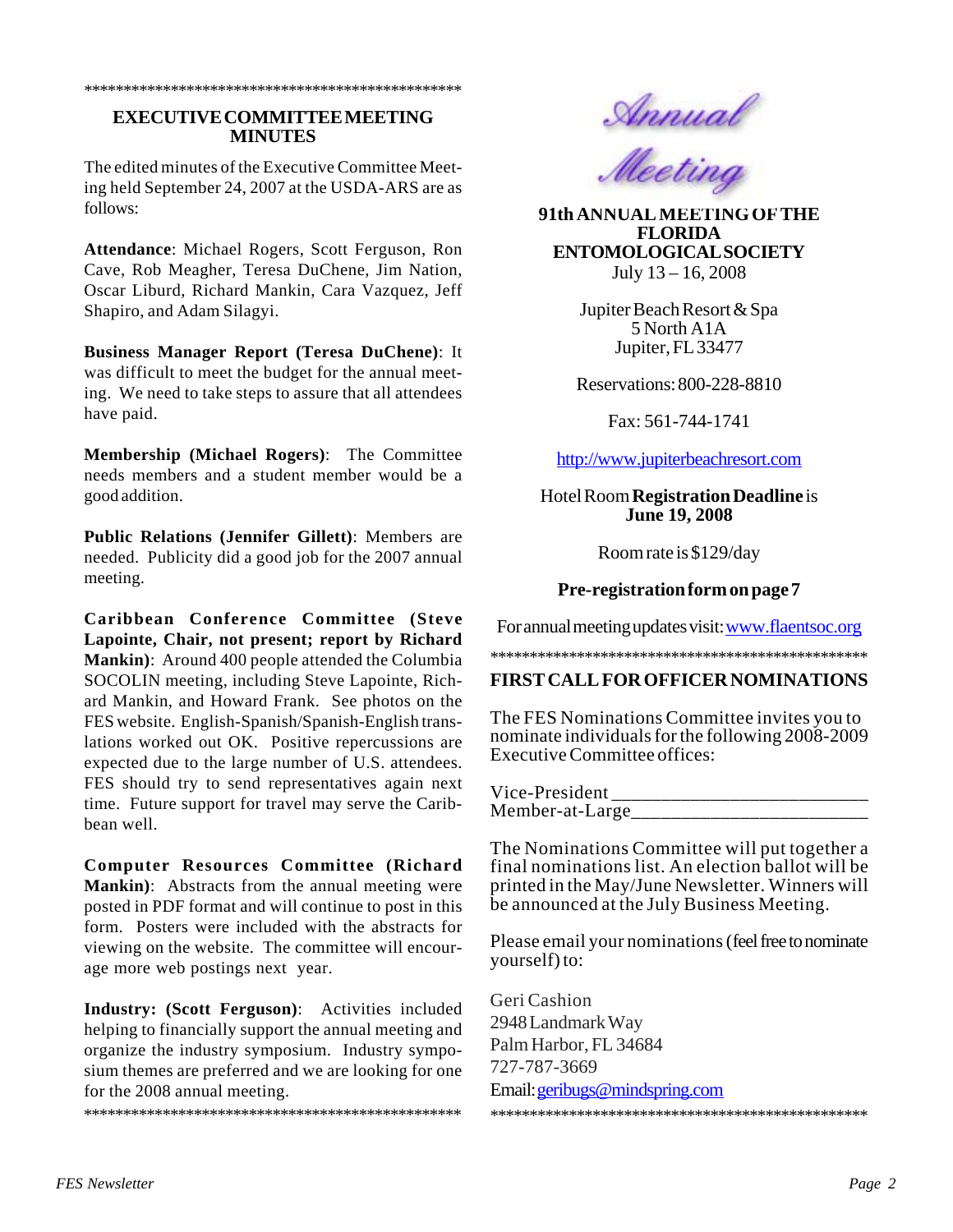### **STUDENT ACTIVITIES COMMITTEE ANNOUNCEMENTS**

A competition for the best M.S and Ph.D. student paper will be held at the upcoming 91st Annual Meeting of the Florida Entomological Society, **July 13-16, 2008,** at the Jupiter Beach Resort & Spa in Jupiter, FL. Awards of \$175, \$150, and \$125 will be made to the first, second and third place papers of each category, respectively. Students wishing to present a paper in the student paper competition must be current members of the Florida Entomological Society. Students should submit paper title and abstract using the submitted paper form found on page 6 of this newsletter. Indicate that the submission is for the student competition. Papers should be **10 minutes long** with 2 minutes allowed for questions. The judging criteria are as follows:

*Organization* (20 points) - sequence of topics logical and effective; introduction, body of talk (material and methods, results), and conclusions coherent; time well used.

*Subject matter* (30 points) – establishment of hypothesis and objectives, appropriate methods to accomplish objectives, conclusions based solely on results and avoidance a repetition of results.

*Relevance of Research* (15 points) – importance of subject matter to the field of entomology, proper justification of hypothesis, important questions addressed.

*Delivery* (15 points) - poise, audibility, expression, eye contact, use of pointer.

*Visual aids* (10 points) - appropriate for subject matter, legible, eye-appealing.

*Handling of questions* (10 points) – questions made clear to audience; concise answers to questions, logical and appropriate.

*Conforming to time constraints* (maximum of 8 penalty points; 1 point for each 15 seconds overtime or 30 seconds undertime).

### **SCHOLARSHIPS, MINIGRANTS AND TRAVEL GRANTS**

Each year the Florida Entomological Society presents three scholarships and four minigrants to student members at the Annual Meeting. Travel grants are also awarded at the meeting. **All student information in packets should be submitted**

**via e-mail as a SINGLE PDF document!** Letters of recommendation should come via e-mail under separate cover. The format for applying for each of the Florida Entomological Societysponsored awards are as follows:

*Scholarships* - The Florida Entomological Society will award three \$500 scholarships to students majoring in entomology or a related discipline. The application requirements are:

1. The student must be a current member of the Florida Entomological Society and a full-time student with at least one year remaining in his or her degree program. Applications from undergraduate students will be considered.

2. The application should include:

- a. A letter from the applicant, stating his or her future plans in the field of entomology.
- b. A curriculum vitae.
- c. Letters of recommendation from two faculty members.
- d. Transcripts.

*Minigrants* - The Florida Entomological Society will award four minigrants of \$250 each to student members for entomological research.

Applications should include:

1. A one-page description of the student's research (include name and contact information).

2. A list of the items with the final cost to be purchased.

*Travel grants* - The Florida Entomological Society allocates funds to assist students with the cost of attending the society's annual meeting. Students presenting posters and talks will have priority to receive these funds.

Applications should include:

1. A letter stating their purpose for attending the meeting (include name and contact information).

2. A budget including all potential sources of travel funds.

All applications should be sent via digital form no later than **June 15, 2008** and should be addressed to:

**Dr. Dan Hahn**, Student Activities Committee Member **E-mail:** dahahn@ufl.edu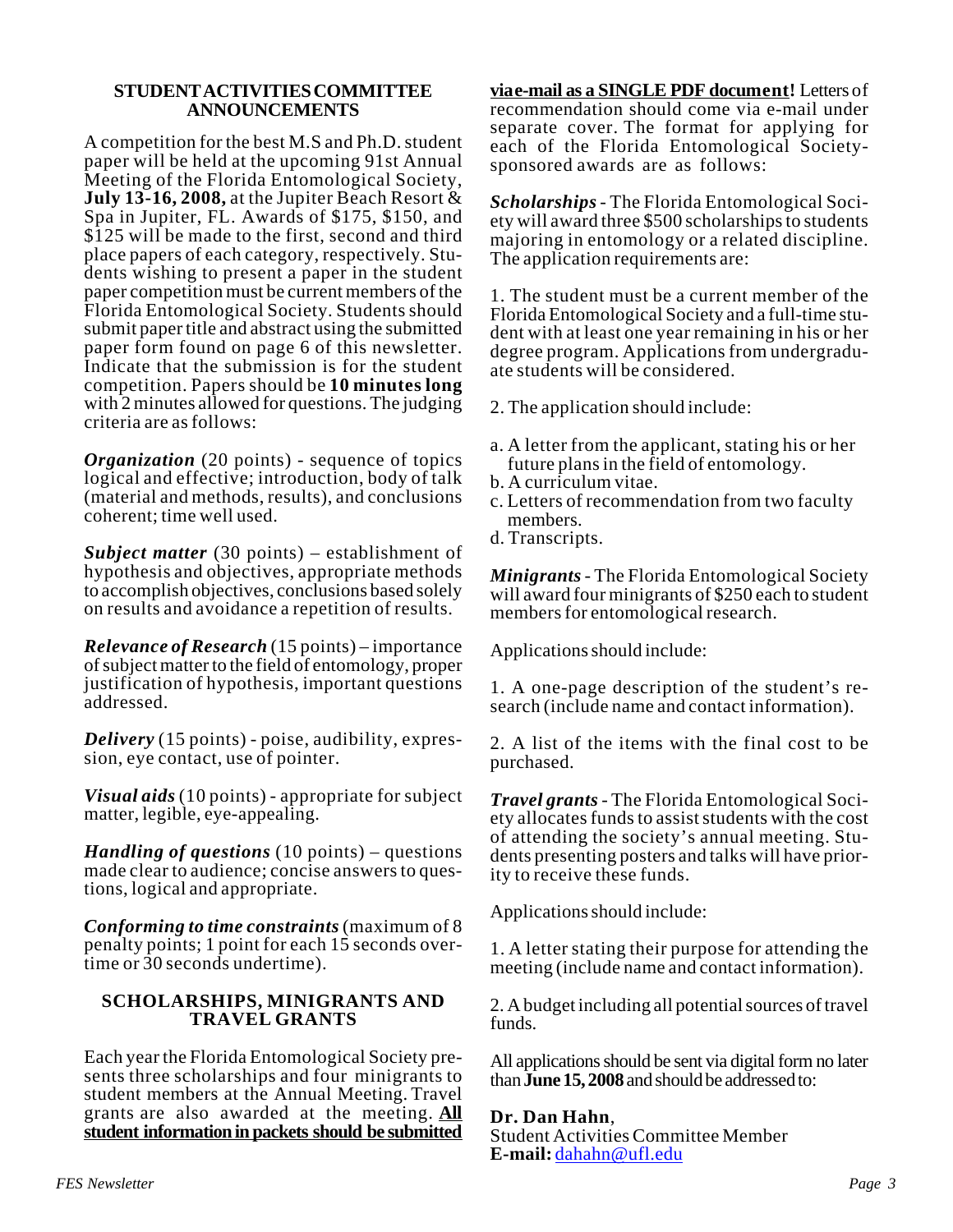### **FIRST CALL FOR AWARD NOMINATIONS**

**Today**, take some time from your busy schedule and think about your fellow coworkers. Many of them are deserving of recognition. Remember, our society gathers strength from the service provided by our members.

A listing of past winners can be found on the FES website at:

http://www.flaentsoc.org/archives.htm#commmemb

Then click on '2008 Revisions to Guidelines/Awards Lists' and go to page 76 of this document.

### **Nominate someone today for the following awards:**

- 1) Entomologist-of-the-Year
- 2) Annual Achievement Award for Teaching in Higher

**Education** 

- 3) Annual Achievement Award for Teaching in K-12
- 4) Annual Achievement Award for Research
- 5) Annual Achievement Award for Extension
- 6) Annual Achievement Award for Industry
- 7) Annual Achievement Award for Research Teams,
	- Laboratories, or Agencies, etc.
- 8) Annual Achievement Award for Regulatory Entomology
- 9) Certificates of Appreciation for Special Service to the Society

### **To nominate an individual or group, please provide:**

- 1) Name(s) and address(es) of nominee(s).
- 2) Category of nomination.
- 3) Description of present employment including position.
- 4) Specific contribution to the profession of entomology, science, the community or FES.
- 5) The name, address, and telephone number of the individual submitting the nomination.

Please limit the nomination to a maximum of two pages. Nominations maybe mailed, e-mailed, or FAXed by **June 10, 2008** to:

*FES Newsletter Page 4* Christopher Tipping Delaware Valley College 700 East Butler Avenue Doylestown, PA 18901 office: (215) 489-2449 fax: (215) 489-4960 Email:Christopher.Tipping@delval.edu

### **CALL FOR SYMPOSIA**

We are currently looking for suggestions for symposia, workshops, talks, and displays for the 2008 FES Annual Meeting. If you have a topic or idea for a symposium or would like to organize one, please send a proposed title and list of possible participants to:

Oscar Liburd Program Committee Chair Email: oeliburd@ufl.edu

\*\*\*\*\*\*\*\*\*\*\*\*\*\*\*\*\*\*\*\*\*\*\*\*\*\*\*\*\*\*\*\*\*\*\*\*\*\*\*\*\*\*\*\*\*\*\*\*

### **AUTHOR'S INSTRUCTIONS**

All submitted papers, except student competition papers, should be 8 minutes long with 2 minutes for questions. Student competition papers are 10 minutes long with 2 minutes for questions. Posters should be no larger than 48" x 48". The deadline for submission of titles and abstracts is **June 2, 2008.** Titles and abstracts should be sent to Oscar Liburd (contact information on SUBMITTED PAPER FORM located on page 6).

Authors must submit as PowerPoint® presentations. A laptop computer (preloaded with presentations), a LCD projector, and a laser pointer will be provided for each session. The deadline for receipt of electronic presentations is **July 10, 2008.**

Symposium speakers should submit their presentations directly to their organizer. All other oral presentations (**including student presentations**) should be sent via email attachment, or if larger than 10MB, on a CD to:

Scott Ferguson Local Arrangements Chair Atlantic Turf & Ornamental Consulting 2940 3rd Street SW Vero Beach, FL 32968 Tel.: 772-643-5658 (cell) Email: Scott@atoconsult.com

Electronic copies of poster presentations may be submitted in pdf format to:

Richard Mankin Email: rmankin@nersp.nerdc.ufl.edu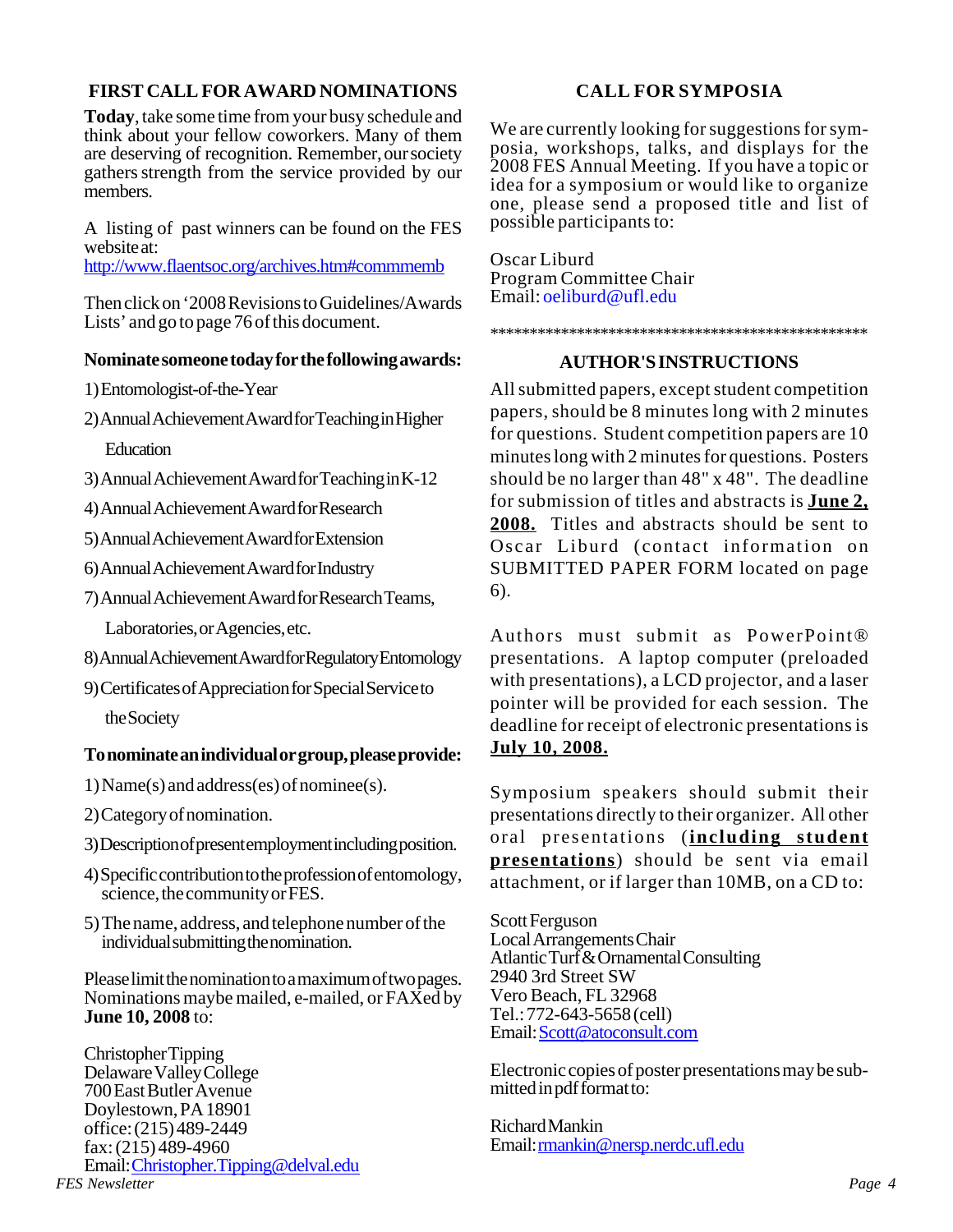## **THE ENTOMOLOGICAL FOUNDATION ANNOUNCES**

The Entomological Foundation announces a new program, which provides you with electronic access to quality entomology educational materials and resources.

The EntDigital Library provides easy one-stop access to the best entomology teaching materials available for educators working with undergraduate and graduate science and non-science students. You can access these materials from http:// www.entlibrary.org/. There are approximately 150 materials and resources in the Library. Our goal is to include at least 400 materials by 2009. Your help is needed to make this program a success.

The Entomological Foundation would like to ask for your help in nominating a resource for the Library. To nominate a resource go to http:// www.entlibrary.org/user/register.cfm. You will need to register to obtain access. Once registered, you can nominate a resource. We are seeking educational materials and resources on the following disciplines: Cultural and Historical Entomology/Bioethics; Forensics, Medical and Veterinary Entomology; Behavior, Ecology, Evolution, Biodiversity; Molecular/Physiology, Toxicology Entomology and Genetics; Morphology, Systematics, and Taxonomy; and Pest Management.

This program is a component of the Biological Sciences Education Network Collaborative Biological Digital Library (BEN project). Funding is provided by the American Association for the Advance of Science. The Entomological Foundation is working in partnership with North Carolina State University, Clemson University, and Iowa State University to create the Library. For questions concerning the submission process, please contact April Gower, Entomological Foundation, (301) 459-9083 or April@entfdn.org

#### \*\*\*\*\*\*\*\*\*\*\*\*\*\*\*\*\*\*\*\*\*\*\*\*\*\*\*\*\*\*\*\*\*\*\*\*\*\*\*\*\*\*\*\*\*\*\*\*

### **STUDENT TRAVEL GRANT WINNERS**

The following students were awarded a travel grant from the Florida Entomological Society to assist them with attending the 2007 Entomological Society of America annual meeting in San Diego, CA: Murugesan Rangasamy, Veronica Manrique, Daniel Carillo, and Kaushalya Amarasekare. Congratulations to all of you!

### **CALL FOR MEMBERS AND EVENTS**

**NEW ENTDIGITAL LIBRARY** In the Newsletter, we would occasionally like to include information about FES members. Please refer to the requested items for each category and let your colleagues know what you have been up to lately. This information should be sent to Cara Vazquez.

- 1.Invitational talks, keynote speeches etc.: Speaker, organization, meeting, date, location and title of talk.
- 2. Honors & Awards: Recipient, title of award, given for and given by.
- 3. International Activities: Person, date, activity and funding source.
- 4.Grants/Contracts: Principal investigator(s), project title, funding source and project description.
- 5. Major Publications (Books, Monographs, Chapters) Authors, title and citation.
- 6. National or Branch Offices: Person, office held, organization and dates.
- 7. Moving up: Person on the move, old position, new position, location, date of change and responsibilities.
- 8. Visiting Entomologists: Visitor(s), visiting from, dates, purpose of visit, host and location.
- 9. On Leave: Person, new location, dates and activity.
- 10.Community Activities: Person, project description, organization, location and dates.

This newsletter is published irregularly between issues of the Journal of the Society,*The Florida Entomologist*. It is intended for the publication of subjects of interest to the members of the Florida Entomological Society. Articles, announcements, awards and other news about FES members are solicited from the membership and should be addressed to editor Cara Vazquez. \*\*\*\*\*\*\*\*\*\*\*\*\*\*\*\*\*\*\*\*\*\*\*\*\*\*\*\*\*\*\*\*\*\*\*\*\*\*\*\*\*\*\*\*\*\*\*\*

*Cara Vazquez*, Entomology & Nematology Dept., P.O. Box 110620, University of Florida, Gainesville, FL 32611-0620. Phone: (352)-392-1901 Ext. 164, FAX: (352)-392-0190 Email: C1SQUIRREL@AOL.COM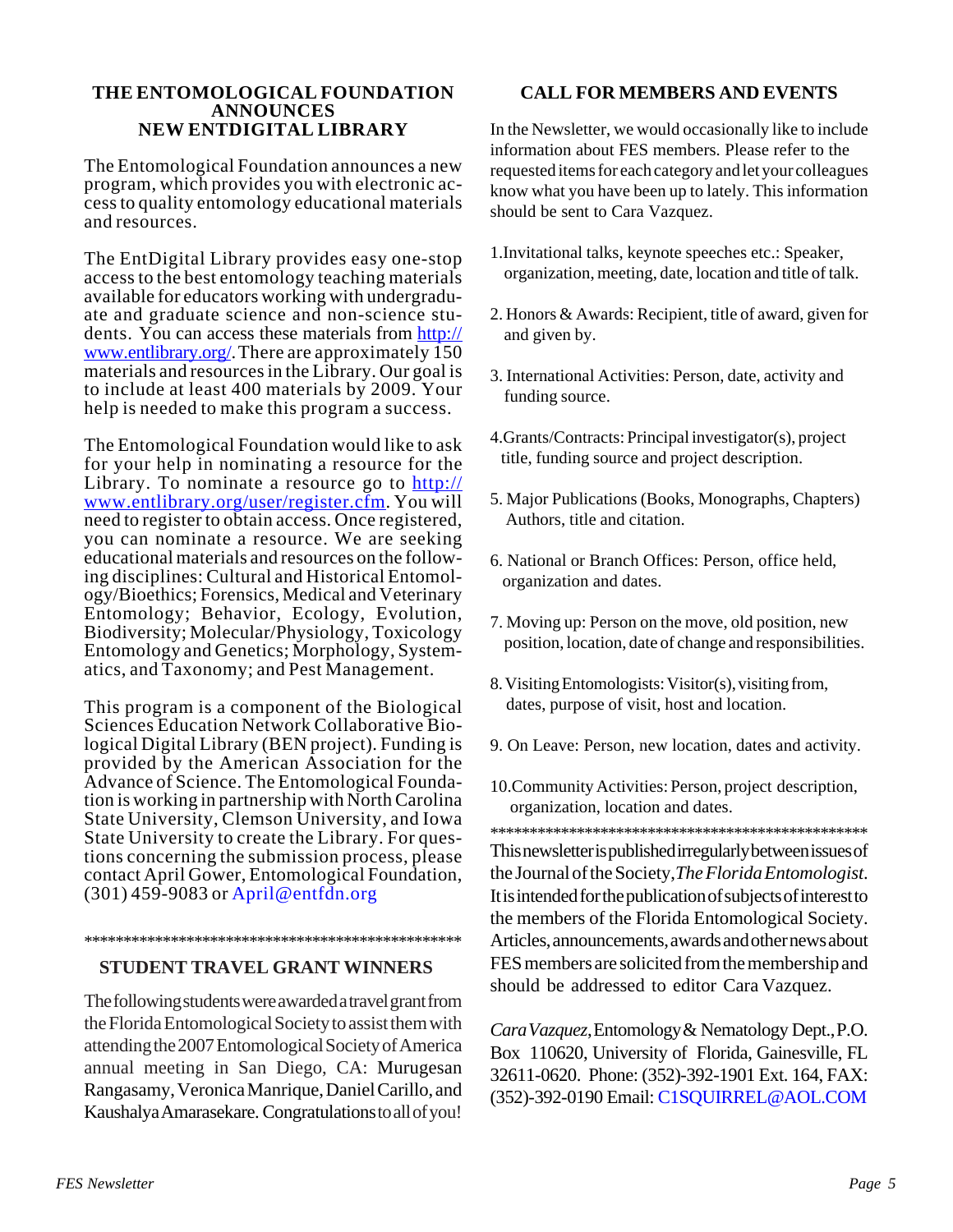### **SUBMITTED PAPER FORM**

Poral presentation<br>
Poster Presentation<br>
Poster Presentation<br>
Return to: Oscar Liburd<br>
Program Chair, FES \_Poster Presentation<br>Symposium Participant \_\_\_\_ Ph.D. Competition

Symposium Participant Entomology & Nematology Dept.<br>
Student Paper: Building 970, Natural Area Drive ent Paper:<br>
M.S. Competition<br>
M.S. Competition<br>
Stainesville, FL 32611 Gainesville, FL 32611<br>Email: oeliburd@ufl.edu Phone: (352) 392-1901 ext.108 Fax: (352) 392-0190

### **DEADLINE: Monday June 2, 2008**

(Please type or print)

### **Author's Name(s) (UNDERLINE Presenting Author):**

**Presenting author's contact information (for confirmation of paper's receipt);**

**Mailing address:**

**Email address:**

**Phone number:**

**Title of Paper:**

**Affiliation and address of the first (presenting) author:**

**Abstract (75 words or less):**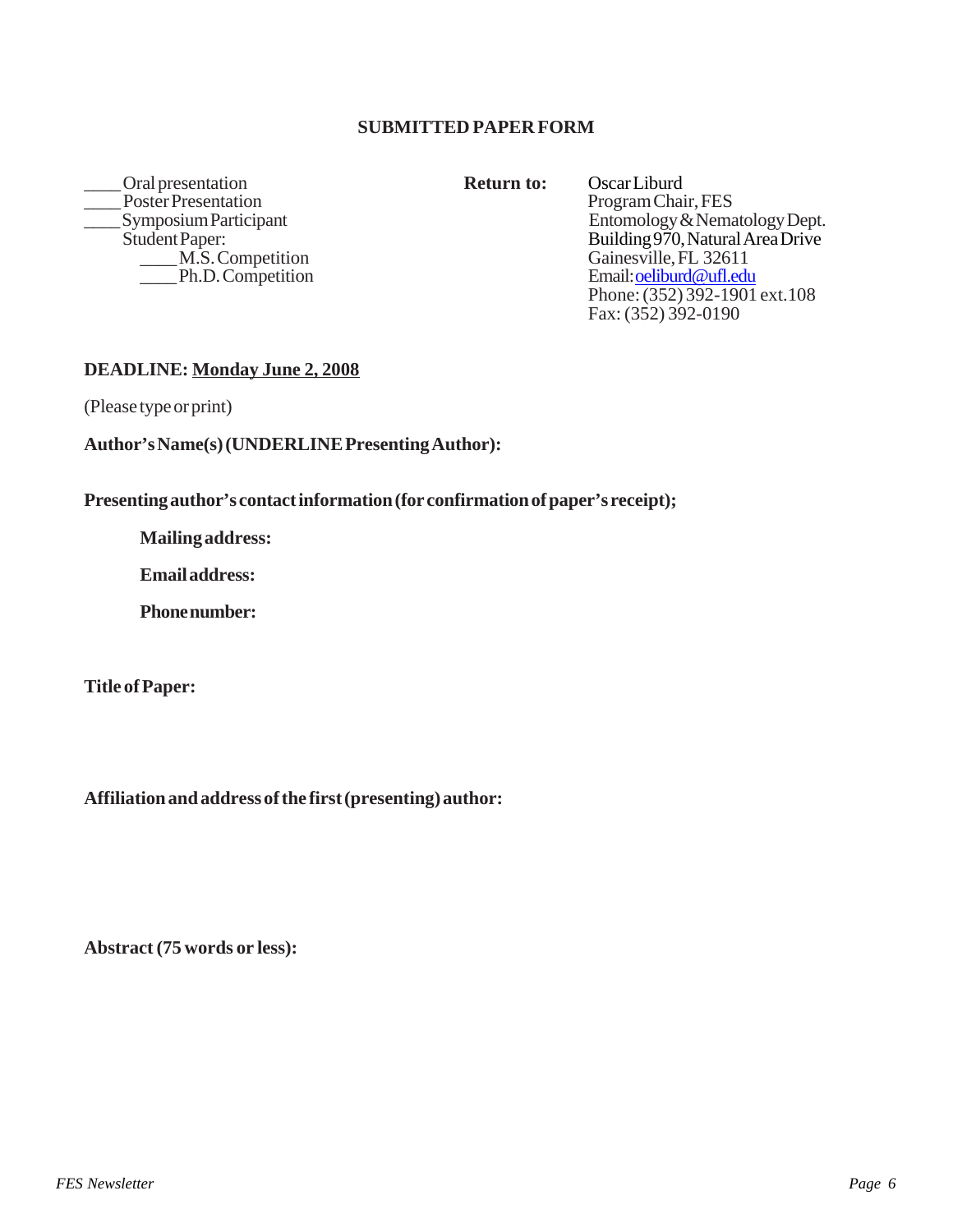### Please complete and return this form for the **July 13-16 2008**

Business Manager, Florida Entomological Society

P.O. Box 1007, Lutz, FL 33548-1007

Fax 813-979-4908

### **Save \$25.00 PRE-REGISTER BY FRIDAY JUNE 20 (Payment may be made at the meeting). IT WILL SAVE MUCH TIME**

**AND CONFUSION AT THE MEETING. NOTICE: On-site registration may not be guaranteed a luncheon ticket!**

All attendees must wear lapel badges to be admitted to program sessions and award luncheon!

| Badge to read:                                               |                                                                                                                                                                |                       |         |                                             |                                |      |  |
|--------------------------------------------------------------|----------------------------------------------------------------------------------------------------------------------------------------------------------------|-----------------------|---------|---------------------------------------------|--------------------------------|------|--|
| First name                                                   |                                                                                                                                                                |                       |         | Last name                                   |                                |      |  |
| Affiliation                                                  |                                                                                                                                                                |                       |         | City/State                                  |                                |      |  |
|                                                              |                                                                                                                                                                |                       |         |                                             |                                |      |  |
|                                                              |                                                                                                                                                                |                       |         |                                             |                                |      |  |
|                                                              | REGISTRATION: Pre-registration must be <i>received</i> by Friday, June 20 <sup>nd</sup> 2008<br>FORALLATTENDEES(1)LUNCHTICKETGUARANTEEWITHPRE-REGISTRATIONONLY |                       |         |                                             |                                |      |  |
| Pre-registration                                             |                                                                                                                                                                |                       |         |                                             |                                | \$70 |  |
| On-site registration<br>$$155$ <sub>----</sub>               |                                                                                                                                                                |                       |         |                                             |                                |      |  |
|                                                              | NON-MEMBER (pre-registration/on-site)                                                                                                                          |                       | Student |                                             |                                |      |  |
| One Day registration (no lunch ticket)                       |                                                                                                                                                                |                       |         | Pre-registration                            |                                | \$30 |  |
|                                                              |                                                                                                                                                                |                       |         | On-Site                                     |                                | \$30 |  |
|                                                              | Honorary or Emeritus (must purchase luncheon ticket)                                                                                                           |                       |         |                                             |                                |      |  |
|                                                              | <b>Additional Awards Luncheon Tickets:</b>                                                                                                                     | # of tickets $x $40=$ |         |                                             |                                |      |  |
| I will need a copy of the program in my registration packet. |                                                                                                                                                                |                       |         | $Yes$ No $No$                               |                                |      |  |
|                                                              | Do you plan to attend the awards luncheon on Tuesday, July 15?                                                                                                 |                       |         | $Yes$ No                                    |                                |      |  |
| Annual dues for 2009*                                        |                                                                                                                                                                |                       |         | Current member of FES Yes _______ No_______ |                                |      |  |
| Corporate                                                    |                                                                                                                                                                |                       |         |                                             |                                |      |  |
| Regular                                                      |                                                                                                                                                                |                       |         |                                             | <b>VISA/MASTERCARDACCEPTED</b> |      |  |
| Student                                                      |                                                                                                                                                                |                       |         |                                             |                                |      |  |
| Sustaining                                                   |                                                                                                                                                                |                       |         | $Card$ #                                    |                                |      |  |
| Donations**                                                  | \$                                                                                                                                                             |                       |         |                                             |                                |      |  |
| Total                                                        | $\mathbf{\hat{S}}$                                                                                                                                             |                       |         |                                             |                                |      |  |
|                                                              | * New members please give full mailing address, telephone, fax and email.                                                                                      |                       |         |                                             |                                |      |  |
|                                                              | ** Donations are tax deductible. Donations can be unrestricted, or designated to specific causes such as student travel or awards.                             |                       |         |                                             |                                |      |  |
|                                                              | IF A RECEIPT IS NEEDED, PLEASE COMPLETE FORM BELOW (receipts will be available at registration desk):                                                          |                       |         |                                             |                                |      |  |
| Received from:                                               |                                                                                                                                                                |                       |         |                                             |                                |      |  |
| Registration:                                                |                                                                                                                                                                |                       |         | Annual dues for 2009:                       |                                |      |  |
|                                                              |                                                                                                                                                                |                       |         |                                             |                                |      |  |
| Pre-registration                                             |                                                                                                                                                                |                       |         | Regular                                     | \$40                           |      |  |
| On-site registration                                         |                                                                                                                                                                |                       |         | Student                                     | \$20                           |      |  |
| Non-Members                                                  |                                                                                                                                                                |                       |         |                                             |                                |      |  |
| Student \$30                                                 |                                                                                                                                                                |                       |         | Sustaining                                  |                                |      |  |
| Extra Lunch #___X                                            | \$40                                                                                                                                                           |                       |         | Donations                                   | \$                             |      |  |
| Workshop/One day                                             | \$70                                                                                                                                                           |                       |         | New Member                                  |                                |      |  |
| Total                                                        |                                                                                                                                                                |                       |         |                                             |                                |      |  |
|                                                              |                                                                                                                                                                |                       |         |                                             |                                |      |  |

Received by: \_\_\_\_\_\_\_\_\_\_\_\_\_\_\_\_\_\_\_\_ Total \$ \_\_\_\_\_\_\_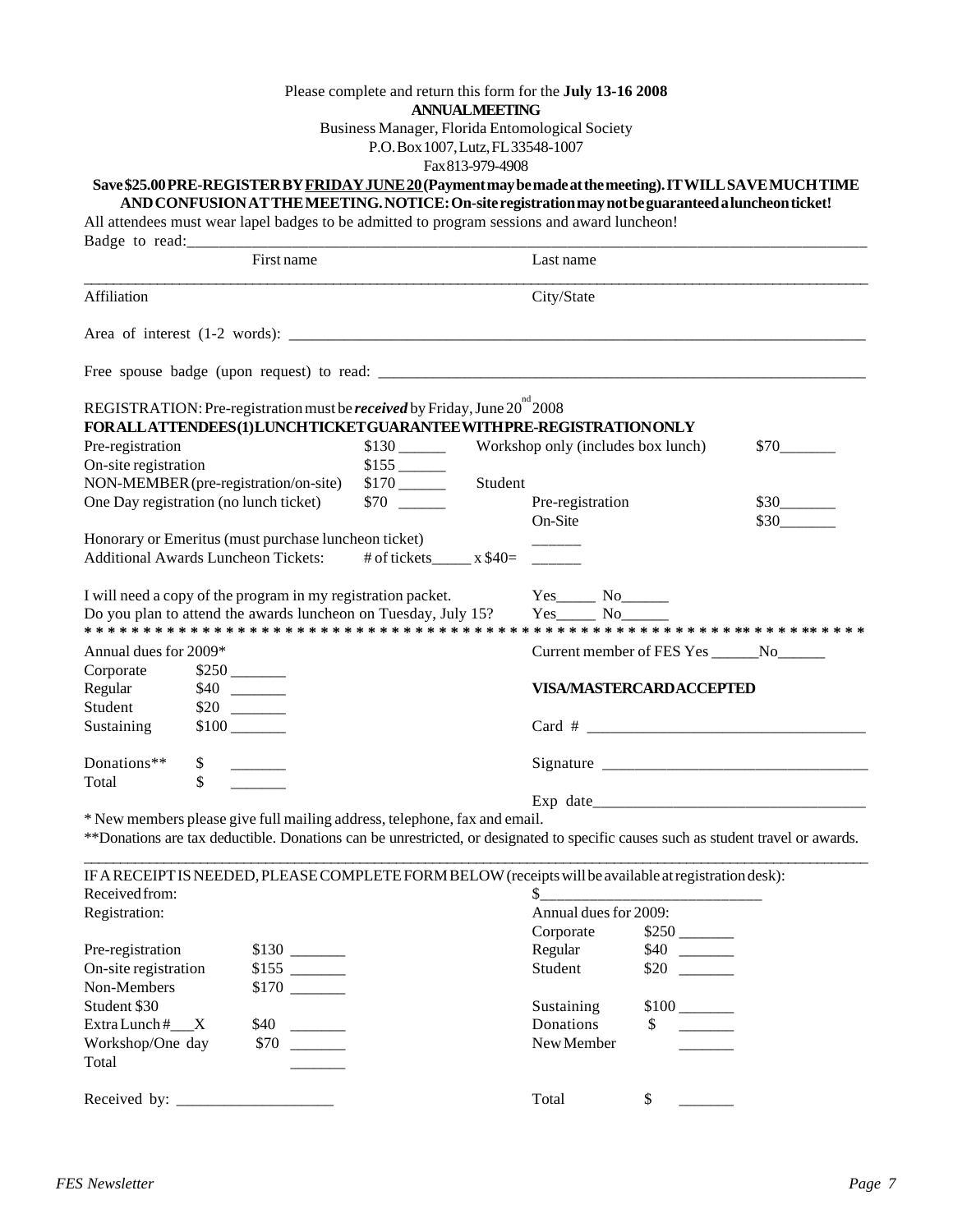### **FLORIDA ENTOMOLOGICAL SOCIETY COMMITTEE ROSTER** 2007-2008

Revised February 2008 Robert Meagher, President, FES

### **EXECUTIVE COMMITTEE**

**President** Rob Meagher rmeagherjr@juno.com

**Past-President** Geri Cashion geribugs@mindspring.com

**President-Elect** Oscar Liburd oeliburd@ufl.edu

**Vice President** Scott Ferguson Scott@atoconsult.com

**Treasurer / Business Manager** Teresa DuChene flaentsoc@att.net

**Secretary** Jeff Shapiro jeff.shapiro@ars.usda.gov

**Editor,** *Florida Entomologist* Jim Nation jln@ifas.ufl.edu

**Members-At-Large** Ron Cave rdcave@ufl.edu

Dan Hahn dahahn@ufl.edu **Student Member** Cara Vazquez c1squirrel@aol.com

### **STANDING COMMITTEES**

**Fiscal** vacant

**Honors & Awards** Chris Tipping, Chair Christopher.Tipping@delval.edu

Forrest Howard fwhoward@ufl.edu

Dean Paini dipaini@ifas.ufl.edu

**Local Arrangements** Scott Ferguson Scott@atoconsult.com

**Long Range Planning** Howard Frank,Chair jhfrank@ufl.edu

Norm Leppla ncleppla@ufl.edu

Cara Vazquez c1squirrel@aol.com

Tom Walker tjw@ufl.edu

**Membership** Michael Rogers, Chair mrogers@crec.ifas.ufl.edu

Jorge Peña jepe@ifas.ufl.edu

**Nominating** Geri Cashion geribugs@mindspring.com **Program** Oscar Liburd oeliburd@ufl.edu

**Public Relations** Jennifer Gillett gillett@ufl.edu

**Publications** Jim Nation jln@ifas.ufl.edu

**Resolutions** Rita Duncan ritad@ufl.edu

**Student Activities** Dan Hahn dahahn@ufl.edu

Joe Eger jeeger@dow.com

Wayne Hunter wayne.hunter@ars.usda.gov

William Kern whk@ufl.edu

David Schuster dschust@ufl.edu

### **AD-HOC COMMITTEES**

**Caribbean Conference** Steve Lapointe Stephen.Lapointe@.ars.usda.gov

**Computer Resources** Richard Mankin, Chair rmankin@nersp.nerdc.ufl.edu

Sanford Porter sanford.porter@ars.usda.gov

Tom Walker tjw@ifas.ufl.edu